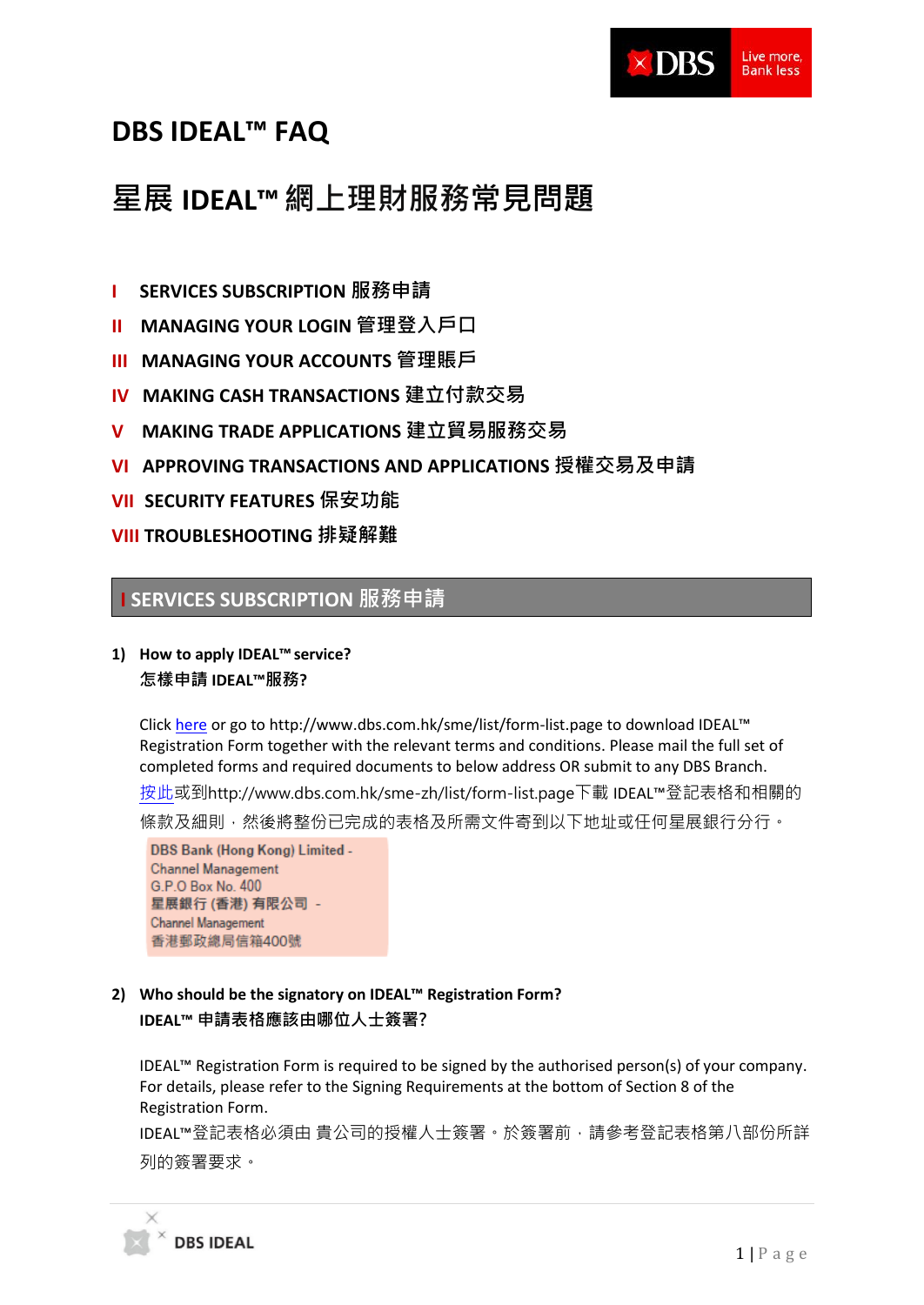

# **3) When can I use IDEAL™ after submitting completed IDEAL™ registration form? 提交已完成的IDEAL™登記表格後何時可以開始使用IDEAL™?**

You will receive an acknowledgement email to inform you that your application is being processed. Upon successful application, you will receive a welcome pack in 7 business days for you to start using IDEAL™.

您將收到電郵通知您的申請正在處理。當申請完成,您將於7個工作日內收到迎新包,您 便可以開始使用IDEAL™。

# **4) Is there any service fee for using IDEAL™? 使用IDEAL™有甚什麼收費?**

Click [here](http://www.dbs.com.hk/sme/day-to-day/ways-to-bank/online-banking-ideal) or go to http://www.dbs.com.hk/sme/day-to-day/ways-to-bank/online-banking-IDEAL™ for details.

[按此或](http://www.dbs.com.hk/sme-zh/day-to-day/ways-to-bank/online-banking-ideal)到http://www.dbs.com.hk/sme-zh/day-to-day/ways-to-bank/online-banking-IDEAL™了 解詳情。

# **II MANAGING YOUR LOGINS** 管理登入戶口

# **1) How can I get started?**

### **如何首次登入 (經桌面/手提電腦)?**

- i. Please ensure you have your Security Device and IDEAL™ Welcome Letter with you and logon to [https://IDEAL.dbs.com](https://ideal.dbs.com/) 請準備您的迎新包,並於瀏覽器中輸入 [https://IDEAL.dbs.com/](https://ideal.dbs.com/)
- ii. Login using the credentials provided in the IDEAL™ welcome letter. Please Enter the Registration Code in the PIN field for the first-time login. 請從您的迎新信中查看公司編號,用戶編號及一次性專用密碼,然後於 IDEAL™登入畫面 輸入這三項資料。凡第一次登入者,請輸入印於信上的一次性專用密碼為你 IDEAL™的登 入密碼。
- iii. Follow the steps listed on the screen to complete registration with your Security Device. 請依照畫面所提示的步驟以註冊您的保安編碼機。

### **2) How can I know if I have successfully set a new Login PIN during first time login? 如何知道我已成功設立新的登入密碼?**

You will receive a confirmation email that indicated you have successfully set a new Login PIN. If you have left the page without completing the new PIN setup process or not able to receive the confirmation email, please re-start the first time login procedure.

如你已成功設立新的登入密碼,你將即時收到星展寄給您的確認電郵。如您中途離開了網 頁或沒有收到確認電郵,請重新進行首次登入的步驟。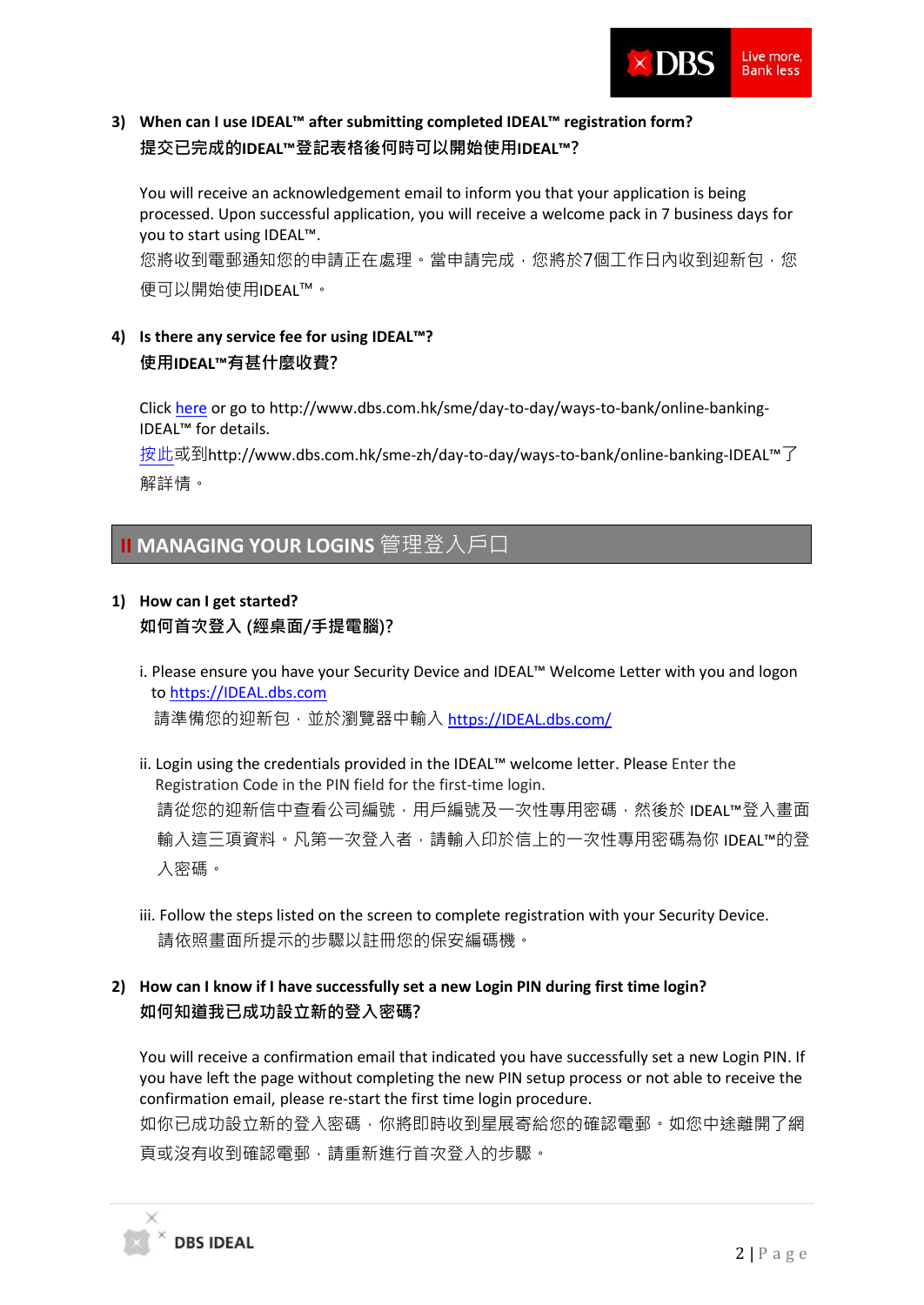

# **3) How can I know if I have successfully completed the first time login? 如何知道我已成功完成首次登入程序?**

Upon completion of New PIN Setup and Security Device Registration, you will receive a confirmation email to thank you for coming onboard DBS IDEAL™. 如你已設立新的登入密碼並且註冊您的保安編碼機,你將即時收到星展寄給您的確認電 郵,以感謝你登記星展 IDEAL™ 網上理財。

**4) What should I do if I cannot login with my new PIN even though I have receive the confirmation email for onboarding IDEAL? 如成功登記星展 IDEAL™ 網上理財後卻未能以新密碼登入,應該怎樣做?**

Please retry to login with new PIN after clearing browser's cache and cookies for fixing certain problems, like loading or formatting issues on sites.

請清除瀏覽器的快取和 Cookie,以嘗試修正網站的載入或格式設定等特定問題。然後再以 新密碼登入。

# **5) What should I do if I forgot my IDEAL™ organisatio ID, user ID or login PIN? 如忘記了我的 IDEAL™公司編號、用戶編號或登入密碼,應該怎樣做?**

You can use "Forgot PIN" function at IDEAL™ Login page to reset your login PIN via SMS/ email immediately. This feature can also unlock your login account. Please call DBS BusinessCare at 2290 8068 if you forgot your organisation ID or user ID. 您可於IDEAL™登入頁上使用「忘記密碼」功能透過電話短訊或電郵即時重設密碼。此功能 亦可為您的登入賬號進行解鎖。如您忘記了您的公司編號或用戶編號,請致電2290 8068聯 絡星展企業一線通。

# **III MANAGING YOUR ACCOUNTS** 管理賬戶

# **1) Are my account balances available on a real-time basis? 我能否查看實時賬戶結餘?**

Yes, your latest account information is available real-time via DBS IDEAL™, through which you can also retrieve transactions for the past 6 months. 可以,您可透過星展 IDEAL™實時查看最新賬戶資料,亦可檢索過往6個月的交易資料。

# **2) Can I monitor the status of the cheques issued from my current account? 我能否檢視由我的往來戶口開立的支票狀況**?

Yes, DBS IDEAL™ allows you to enquire about the status of corporate cheques, whether they are issued from your chequebook or through IDEAL™.

可以。無論是以票簿或是透過IDEAL™開立的公司支票均可在IDEAL™查詢支票狀況。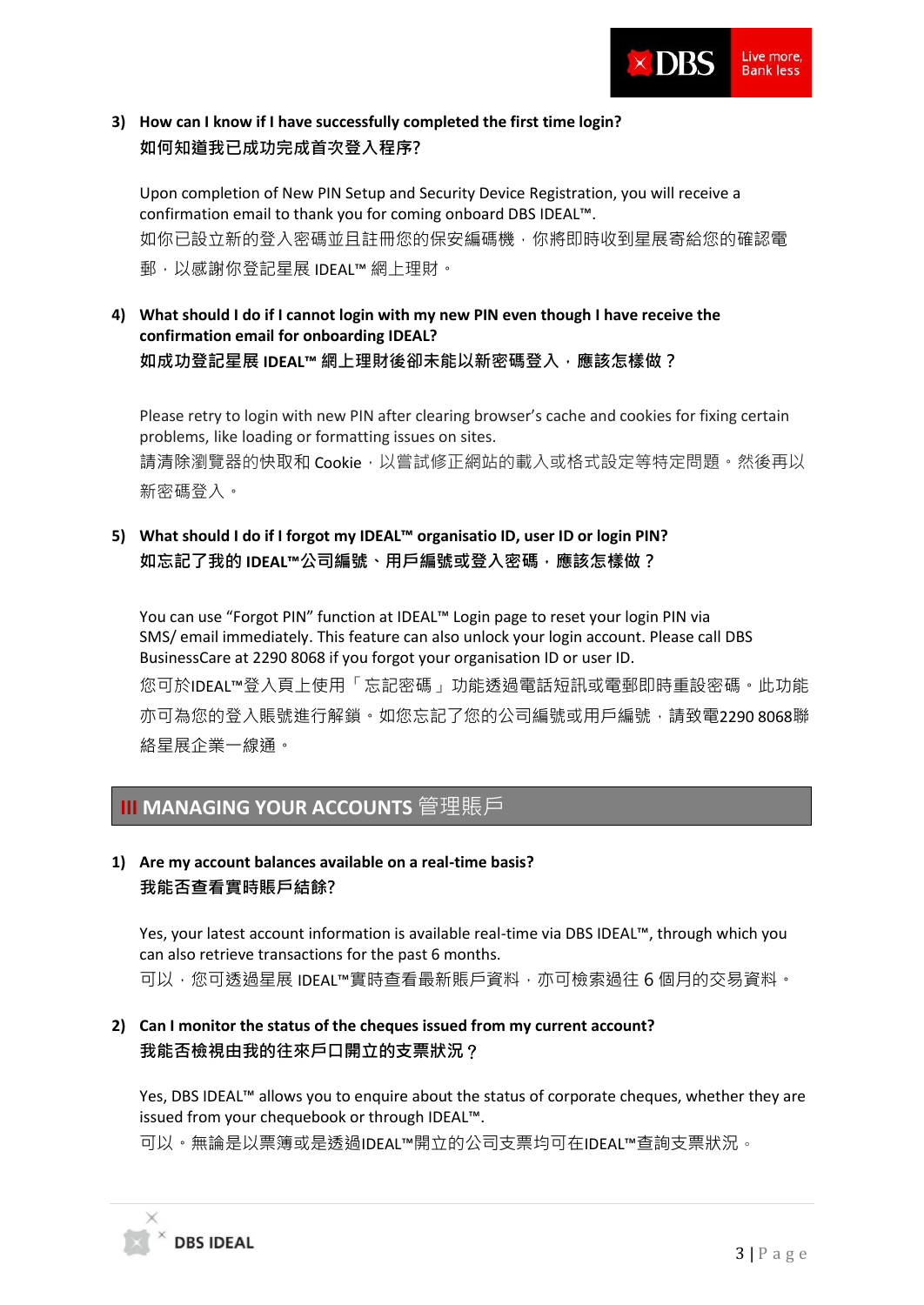

# **3) Can I enquire about the status of incoming funds to my DBS account? 我能否查詢我的星展戶口的存入資金狀態?**

Yes, you can perform enquiries on incoming funds to DBS accounts via IDEAL™. Information is categorised according to Account Transfers, Telegraphic Transfers and Local Wire, and details such as the amount and remitting bank details of the incoming funds can be viewed. 可以,您可以透過IDEAL™ 查詢您的星展戶口的存入記綠。資料按照付款種類包括戶口轉 賬、電滙、本地電滙進行分類,並顯示金額及滙款銀行等詳細資料。

# **IV MAKING CASH TRANSACTIONS** 建立付款交易

### **1) Can I create a template for recurring payments such as staff payroll and rental fees? 我能否為一些經常支付的交易例如發薪和租賃費建立範本?**

Yes, IDEAL™ allows users to create templates for all recurring payments. Templates facilitate the creation of transactions by saving pre-determined payment details such as debit account, beneficiary name, account, bank and amount. Pre-determined fields can be locked or protected so that crucial information cannot be edited or amended. Alternatively, you can make use of the copy function to create a new transaction from an existing payment.

可以,您可以在IDFAL™上為經常支付的交易建立範本。範本可預設付款的詳細資料,例 如 : 支賬戶口 · 受款人名稱 、戶口號碼、銀行及金額等資料。並可將預設欄位鎖定,令建 立付款交易時該些欄位的資料只從範本中產生而不能修改。另外,您可以使用複製功能從 之前已建立的付款複製一條新的交易。

# **2) Can I transmit a transaction that is dated for the future? 我能否提交一個未來日期的交易?**

Transactions can be created in IDEAL™ up to 90 days in advance. These transactions are warehoused until the scheduled date and then processed accordingly. Transactions that are postdated, exceed cut off times or are dated on non-business days will automatically be deemed invalid when you create your transaction.

在IDEAL™上可提交最長90 天遠期的交易。系統將儲存該等交易,並按照交易中的付款日 處理。在建立交易時,遠期交易、過了截數時間或日期為非營業日交易,該交易將被自動 視為無效交易。

# **3) Can I submit a transaction during a weekend or public holiday? 我能否在週末或公眾假期提交交易?**

**DBS IDEAL** 

IDEAL™ is accessible from anywhere and at anytime, so you can create transactions and perform account enquiries whenever you want, even on weekends or public holidays. However, transactions cannot be processed on non-business days or after cut-off times on the same day. Please refer to our Transaction Pricing and Cut-off Times (Resources Center after login IDEAL™) for more information.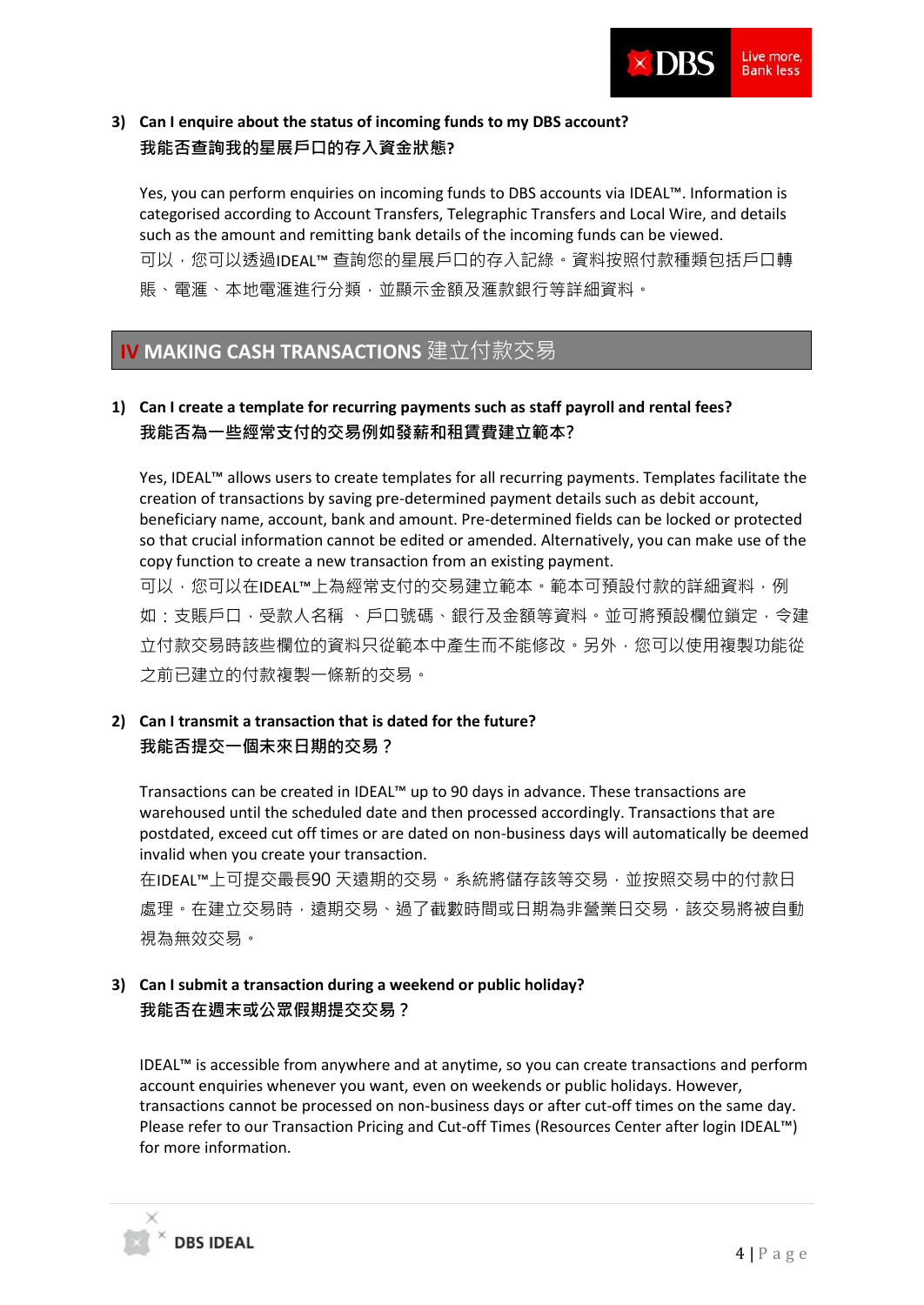用戶可隨時隨地使用IDEAL™服務。您可於週末或公眾假期等任何時間建立交易及查詢賬 戶。 然而,交易無法在非營業日或同日的截數時間後予以處理。如欲了解更多資料,請參 閱本行的交易定價及截數時間(登入IDEAL™後到資源中心)。

# **4) Can I print transaction reports for reporting purposes? 我能否交易報告作彙報用途?**

IDEAL™ provides a comprehensive list of reports ranging from transaction-specific reports to summary reports and detailed reports on payment status. Customers can filter the transaction information provided based on categories such as debit account, value date range, status, beneficiary name and amount.

IDEAL™的報告種類全面,包括交易相關的報告、摘要及詳細報告和交易狀態等。用戶可根 據支賬戶口、交易日、交易狀態、受款人和金額篩選所顯示的資料。

# **5) Can I amend the transaction after it has been submitted to the bank? 提交交易之後,我能否修改該交易?**

The bank processes successfully approved transactions on the scheduled date. As such authorised signatories must write to the bank in advance of this date in order to make changes. 銀行於擬定日期處理經IDEAL™審批的交易。因此授權簽署人須於該擬定日期前以書面通知 銀行方可進行修訂。

# **V MAKING TRADE APPLICATIONS** 建立貿易服務交易

#### **What trade services are available on IDEAL™?**

**IDEAL™**提供哪些貿易服務**?** 

You can perform many trade services through DBS IDEAL™™, including the following: 您可诱渦IDFAL™提交以下貿易服務的申請, 句括:

#### **Import Products** 進口產品

- Letters of Credit (LC) Application/Amendment 信用證申請/修訂
- Standby LC Issuance/Renewal 備用信用證開立/更新
- Shipping Guarantees / Air Way Bill Guarantee Application 裝運保函/空運提單背書
- Bills under Letters of Credit 跟單信用證
- Bills under Collection 託收單
- Settlement for Bills 繳付單據指示

You can submit Import Letter of Credit applications and amendment(s) via IDEAL™ and are able to receive copies of the Letter of Credit from the system upon issuance. You can also perform multicurrency Letter of Credit/Import Collection settlements and apply for trust receipt financing. And you can apply online for a banker guarantee to clear goods from the shipping or airline companies before transport documents are received.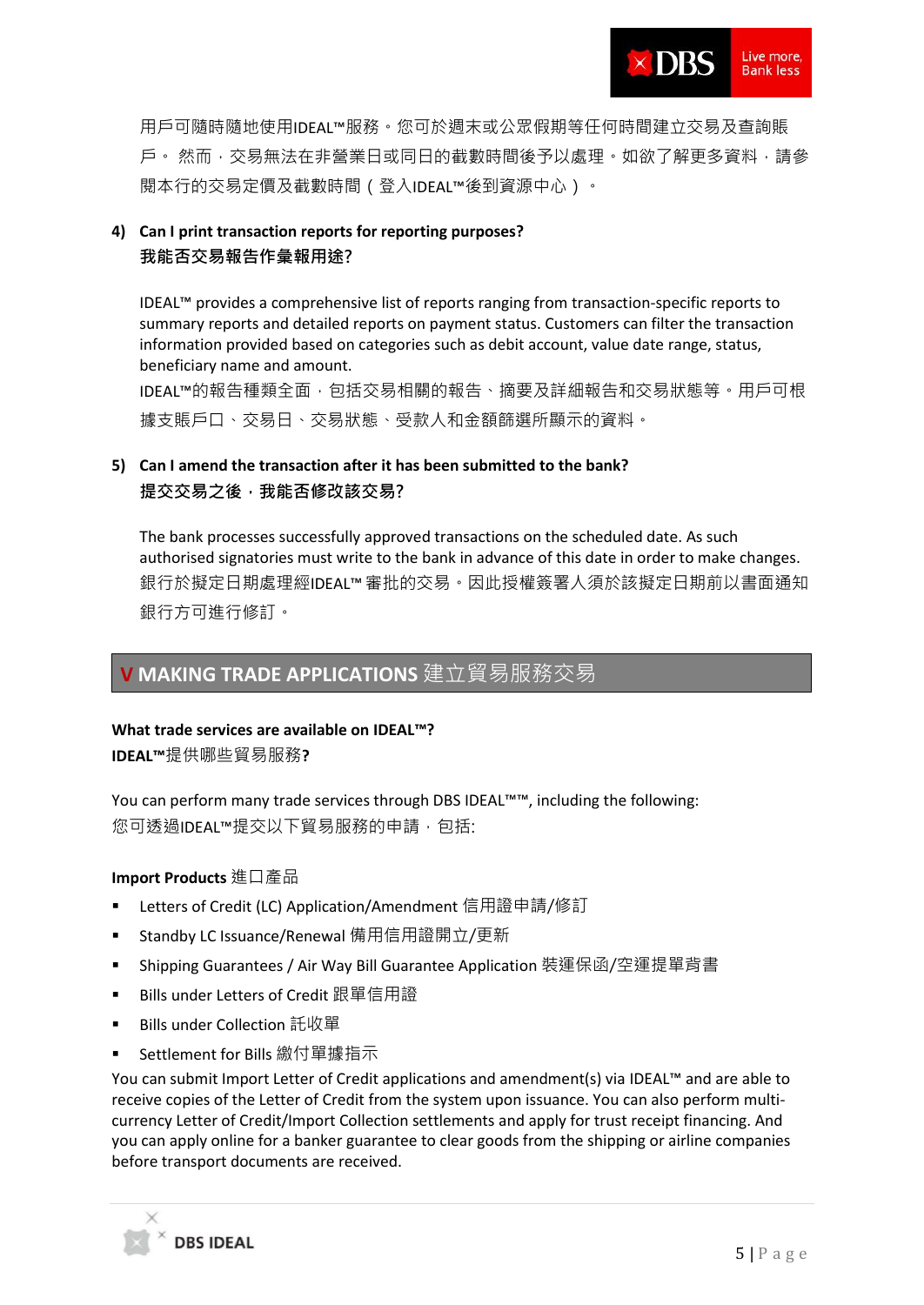您可透過IDEAL™提交進口信用證開立和修訂申請,銀行處理後您可即時從系統下載信用證副 本。您可以在系統處理不同貨幣的信用證/繳付單據指示以及申請受託人收據融資。您也可以 於網上提交銀行保函,在收到運單文件前向船公司進行貨件清算。

### **Export Products** 出口產品

- Export Letter of Credit Advising 出口信用證通知
- Export Bills under Letter of Credit 信用證項下出口單據
- Export Bills under Collections 出口託收單據

If your company is the beneficiary, you can view and print copies of SWIFT Export Letters of Credit, as well as apply for a Letter of Credit confirmation. Status of the acceptance and payment of the Export Letter of Credit or Collection bills can also be viewed online.

若 貴公司是信用證收益方,您可於網上檢視並列印SWIFT 格式的出口信用證副本及修訂本, 以及信用證確認。您亦可於網上查閱出口信用證或託收單據的接納及付款戕況。

### **Banker's Guarantee / Standby Letter of Credit** 銀行保函**/**備用信用證

You can apply for a Banker's Guarantee/Standby Letter of Credit and make amendments through IDEAL™.

您可透過IDEAL™ 提交銀行保函/備用信用證申請/修訂。

#### **Reports** 報告

IDEAL™ provides a comprehensive list of reports, and user-defined parameters are available to filter the information based on value date range, status, beneficiary name and amount, among others. An electronic month-end trade statement can be downloaded in Excel, and you can also view a summary of the outstanding amount for trade transactions.

IDEAL™ 的報告種類全面,可由用戶自訂參數,根據付款日期、付款狀態、受款人、金額等篩 選資料。貿易電子結單可下載成Excel格式,及查閱未結算的貿易交易摘要。

#### **Enquiries** 查詢

Through IDEAL™, you can search for information relating to trade transactions by specifying your criteria. This is available for transactions initiated through the system or by physical application made over the bank's counters.

您可按照指定條件搜尋於IDEAL™或經銀行櫃檯提交的交易資料。

# **VI APPROVING TRANSACTIONS AND APPLICATIONS** 授權交易及申請

# **1) What authorisation limits are in place over transactions initiated via IDEAL™? 透過IDEAL™ 進行交易設有哪些授權限制?**

You can set up your authorisation matrix according to the account opening process or otherwise, depending on your requirement, however this requires approval from your signatories as appointed in the Board of Resolution.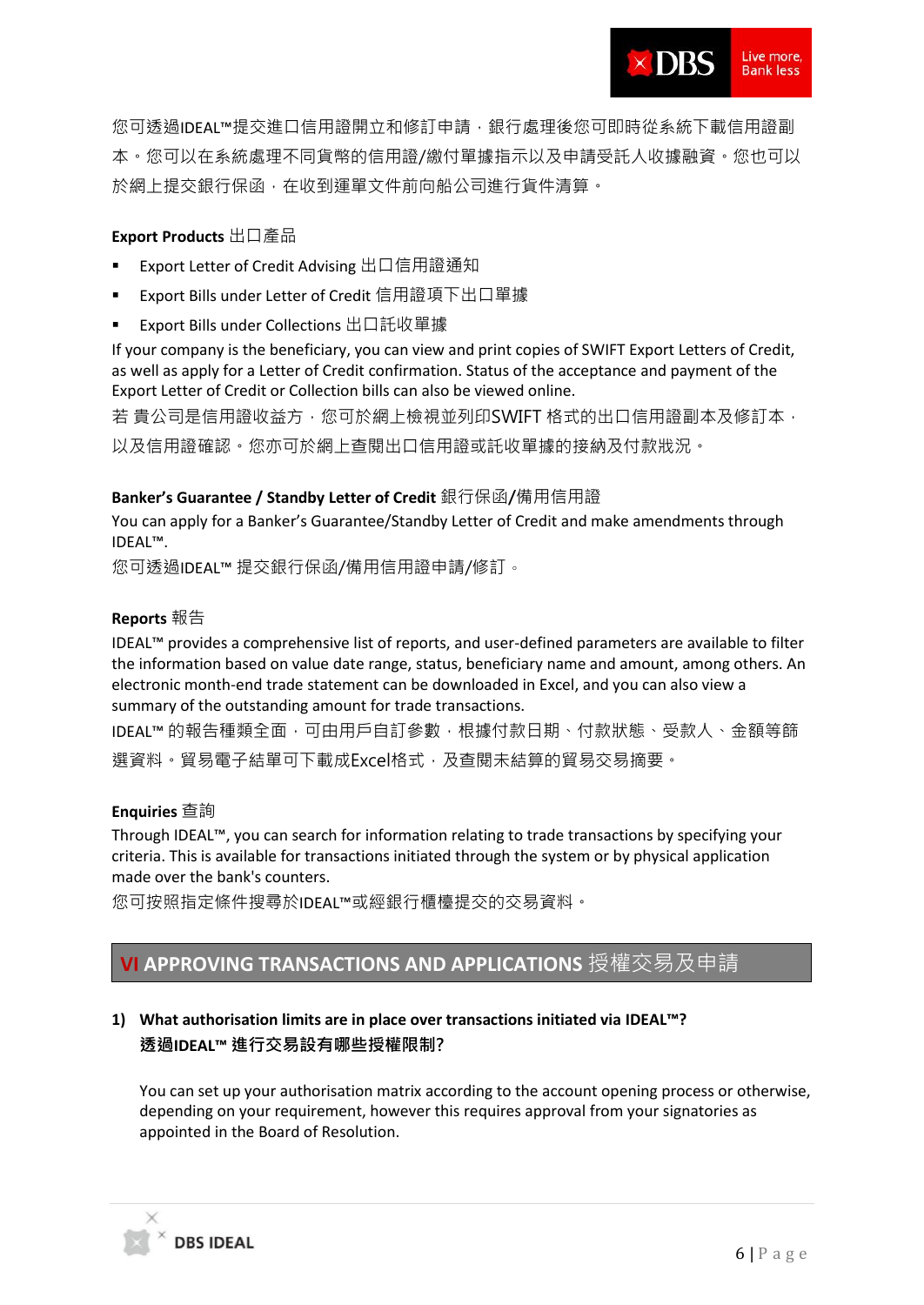

您可按照您於銀行開立戶口時的的需要設定簽署指示或其他授權安排。惟這需要 貴公司的 董事會決議委任的簽署人批准。

### **2) Is there a segregation of duties between the maker and authoriser? 有沒有交易經手人與授權人的職責劃分?**

IDEAL™ allows the configuration of user access rights and privileges in two categories:

- Single Management: Where the maker can authorise his/her own transactions. This is applicable for small companies where DBS IDEAL™ is operated by just one person.
- Dual Management: Where there is a segregation of duties between makers and authorisers. IDEAL™ 的用戶使用權及權限設置分為兩類:
- 單一管理監控模式: 交易僅需一名人士即可完成。適用於小型公司只有一名人士操作 IDEAL™。
- 雙重管理監控模式: 交易必須由兩名或以上人十完成。

### **3) Can the authoriser approve transactions when he is out of the office or overseas? 授權人能否在辦公室以外或海外授權交易?**

IDEAL™ is accessible from anywhere, as long as an Internet connection is available. As such, authorisers can login to the system even when they are out of office and approve transactions using the DBS security device or Digital Token. They can create and approve transactions via the IDEAL™ Mobile app, available on the Apple and Android App Stores. 只需連上互聯網即可在任何地方使用IDEAL™。因此,授權人即使在辦公室以外或海外也可 登入系統,並使用星展保安編碼機授權交易;亦可從 Apple 或 Android App Stores 下載 IDEAL™ 流動理財應用程式。IDEAL™ 流動理財應用程式支援建立及授權交易。

### **4) What happens if approval is made after the cut-off time in DBS IDEAL™™? 若過了截數時間才於IDEAL™ 授權交易會怎樣?**

If the approval is made after the cut-off time, DBS IDEAL™ will advise the authoriser of this and provide an option for the system to automatically adjust the scheduled date appropriately. Alternatively, the authoriser can choose to reject the transactions and have the maker perform the necessary amendments before approval.

若在截數時間後授權交易,IDEAL™ 會即時通知授權人已過了截數時間,系統即時通知授權 人,交易日將被調整至下一個工作日。另外,授權人亦可選擇拒絕授權交易,在授權前讓 用戶作出適當的修訂。

# **VII SECURITY FEATURES** 保安功能

**1) How do you ensure the highest level of security for IDEAL™ users?**  如何確保**IDEAL™** 用戶得到最高水平的安全保障?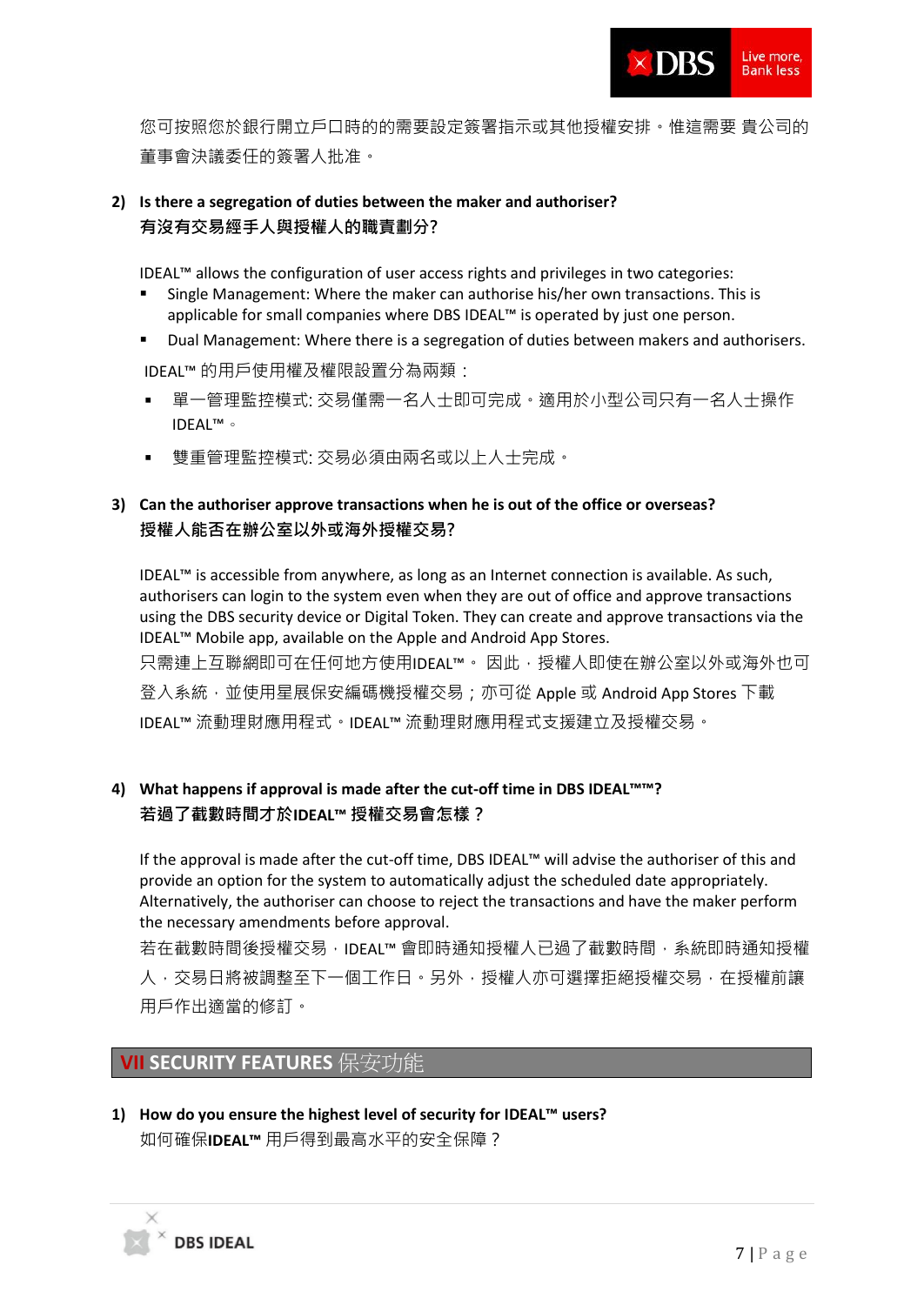

DBS deploys the following security mechanisms through IDEAL™: 星展IDEAL™ 實施以下保安機制:

- **Automatic Logout Feature** 自動登出保護 IDEAL™ automatically terminates the session when you are inactive for 10 minutes or more. You will need to login again if you wish to continue to access to the service. 當用戶閒置超過 10 分鐘, IDEAL™ 將自動終止用尸的連接。若用戶希望繼續使用服務 需重新登入IDEAL™。
- Constant and Vigilant Monitoring 持續謹慎的監察 We've put security surveillance systems in place to constantly monitor and detect any potentially illegitimate activities on our network and systems. 我們設有保安監測系統,以持續監察並偵測銀行的網絡及系統上任何可能違法的活 動。
- **Regular Review and Audit** 定期檢討及審核 In order to ensure the effectiveness of our safety measures, DBS conducts regular security reviews and audits performed both by internal and external auditors. 為確保星展的安全措施湊效,銀行會定期由內部及外聘核數師進行保安檢討及審核。
- **2 Factor Authentication (2FA) 雙重認證**(**2FA**)

DBS uses 2 Factor Authentication (2FA) to verifying the identity of anyone trying to access your account. The two factors involved are something you have (your security device or Digital Token) and something you know (Your organisation ID, User ID and PIN). 星展採用雙重認證(2FA)以核實任何試圖登入您的賬戶的人士的身份。所使用的兩項 認證為您擁有的(例如您的保安編碼機或數碼編碼器)及您知道的(您的公司編號, 用戶編號及登入密碼)事項 。

In addition, the following configurations have been established by the bank, based on the entitlement process during implementation:

此外,用戶可進行以下設置;

- ✓ User access 用戶的存取權
- ✓ Authorisation matrix 授權政策

# **2) Why do I need the security device? 為甚麼需要使用保安編碼機?**

With online fraud becoming increasingly sophisticated, a more stringent online security system is needed to combat potential cyber crimes. And with the implementation of 2FA, should your User ID and PIN be compromised for any reason, the "thief" will need to have your personal Security Device, without which he will be unable to access IDEAL™™. This makes it more difficult for hackers who manage to obtain a string of customers' User IDs and PINs via phishing or spyware.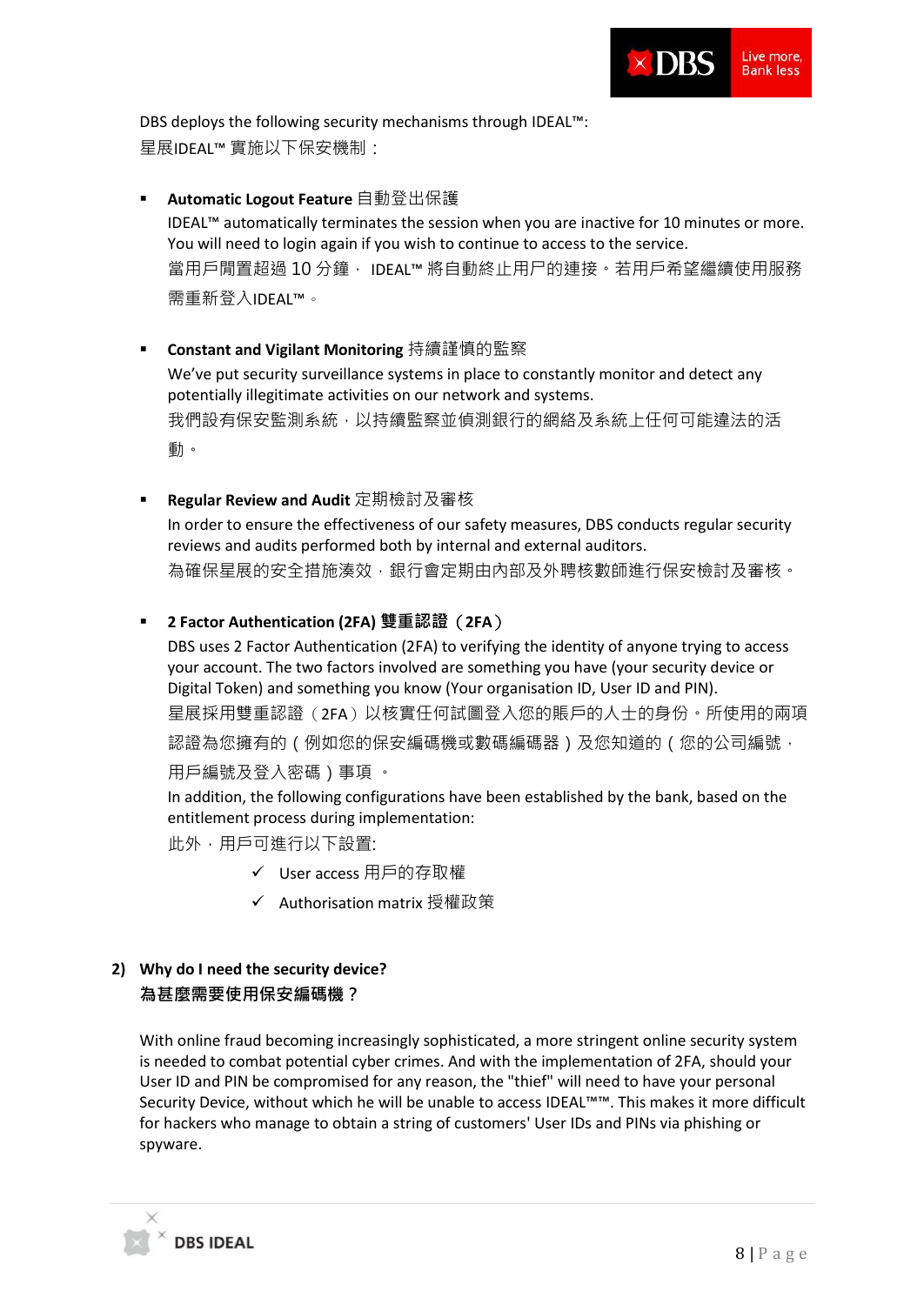網上詐欺手法越來越高明,因此需要更嚴謹的網上保安系統以應付可能出現的網絡罪行。 實施雙重認證後,萬一您因任何原因涉露了用戶編號及密碼,「匪徒」亦需要您的保安編 碼機,否則無法登入 IDEAL™。這令有能力透過網釣或間諜軟體取得一連串客戶的用戶編號 及密碼的駭客更難盜用賬戶。

# **3) What are the benefits of 2FA? 雙重認證有甚麼好處?**

2FA offers a higher level of security, ensuring fraudsters can't steal 'something you have' in your physical possession (such as a mobile phone) over the Internet. It also offers protection for highrisk transactions such as fund transfers to non-designated accounts by providing an additional authentication factor that is physically held by you only. And 2FA is convenient. We offer you greater online security with just a few simple, straightforward steps.

雙重認證提供高水平的保安,確保騙徒無法透過互聯網盜取您所擁有的實物(例如手提電 話)中的東西。雙重認證亦透過只由您實際擁有的額外認證因素,為高風險交易(例如轉 **賬至非指定賬戶)提供保障。雙重認證亦很方便,您只需數個簡單的步驟就可享有更安全** 的網絡服務。

# **4) What is the Security Device? 保安編碼機是甚麼?**

The Security Device generates a unique Security Access Code (SAC) that acts as a second level authentication for you. After registering your Security Device, you will require it whenever you log in to DBS IDEAL™. More specifically, you will need to login in with your Organisation ID, User ID, PIN and the Security Access Code (SAC) generated by the Security Device. 保安編碼機會生成一組獨有的保安存取編碼(SAC),作為您的第二重認證。註冊保安編 碼機後,每次登入IDEAL™ 時均須使用編碼機。具體而言,您須以公司編號、用戶編號、登 入密碼及保安編碼機生成的保安編碼登入IDEAL™。

#### **5) Are audit trails available via IDEAL™?**

能否透過 **IDEAL™**取得交易記錄?

A full audit trail is available in IDEAL™, and can capture information relating to each transaction such as date, action performed and name of the user. 您可透過IDEAL™ 取得完整的交易記錄,並取得每宗交易的資料,例如日期、所作活動及其 用戶姓名/名稱等。